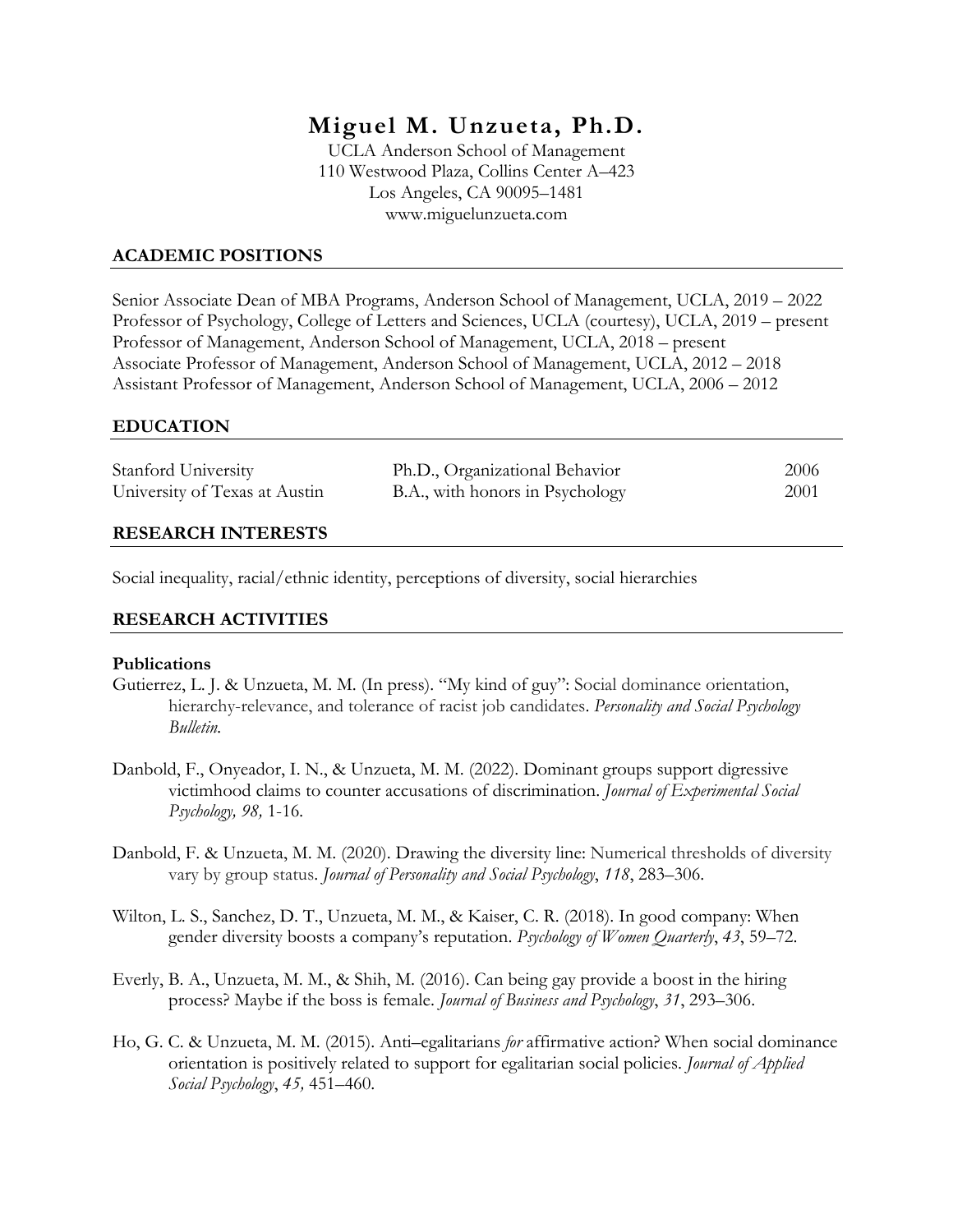- Kahn, K. B., Unzueta, M. M., Davies, P. G., Alston, A., & Lee. J. K. (2015). Will you value me and do I value you? The effect of phenotypic racial stereotypicality on organizational evaluations. *Journal of Experimental Social Psychology*, *59*, 130–138.
- Knowles, E. D., Lowery, B. S., Chow, R. M., & Unzueta, M. M. (2014). Deny, distance, or dismantle? How White Americans manage a privileged identity. *Perspectives on Psychological Science*. *9*, 594–609.
- Bauman, C. W., Trawalter, S., & Unzueta, M. M. (2014). Diverse according to whom? Racial group membership and concerns about discrimination shape diversity judgments. *Personality and Social Psychology Bulletin, 40,* 1354–1372.
- Unzueta, M. M., Everly, B. A., & Gutiérrez, A. S. (2014). Social dominance orientation moderates reactions to Black and White discrimination claimants. *Journal of Experimental Social Psychology, 54*, 81–88.
- Gutiérrez, A. S. & Unzueta, M. M. (2013). Are admissions decisions based on family ties fairer than those that consider race? Social dominance orientation and attitudes toward legacy vs. affirmative action policies. *Journal of Experimental Social Psychology, 49,* 554–558.
- Binning, K. R. & Unzueta, M. M. (2012). Perceiving diversity on campus: Race differences in attention to student and faculty representation. *Social Psychological and Personality Science, 4*, 500–507.
- Unzueta, M. M., Knowles, E. D., & Ho, G. C. (2012). Diversity is what you want it to be: How social dominance motives affect construals of diversity. *Psychological Science, 23*, 303–309.
- Unzueta, M. M. & Binning, K. R. (2012). Diversity is in the eye of the beholder: How concern for the in–group affects perceptions of racial diversity. *Personality and Social Psychology Bulletin, 38*, 26–38.
- Lowery, B. S., Chow, R. M., Knowles, E. D., & Unzueta, M. M. (2012). Paying for positive group– esteem: How inequity frames affect dominant group members' responses to redistributive policies. *Journal of Personality and Social Psychology, 102*, 323–336.
- Gutiérrez, A. S. & Unzueta, M. M. (2010). The effect of interethnic ideologies on the perceptions of stereotypic vs. counterstereotypic minority targets. *Journal of Experimental Social Psychology, 46,*  743–752.
- Unzueta, M. M. & Binning, K. R. (2010). Which racial groups are associated with diversity? *Cultural Diversity and Ethnic Minority Psychology, 16,* 443–446.
- Unzueta, M. M., Gutiérrez, A. S., & Ghavami, N. (2010). How believing in affirmative action quotas affects White women's self–image. *Journal of Experimental Social Psychology, 46,* 120–126.
- Unzueta, M. M. & Lowery, B. S. (2010). The impact of race–based performance differences on perceptions of test legitimacy. *Journal of Applied Social Psychology, 40,* 1948–1968.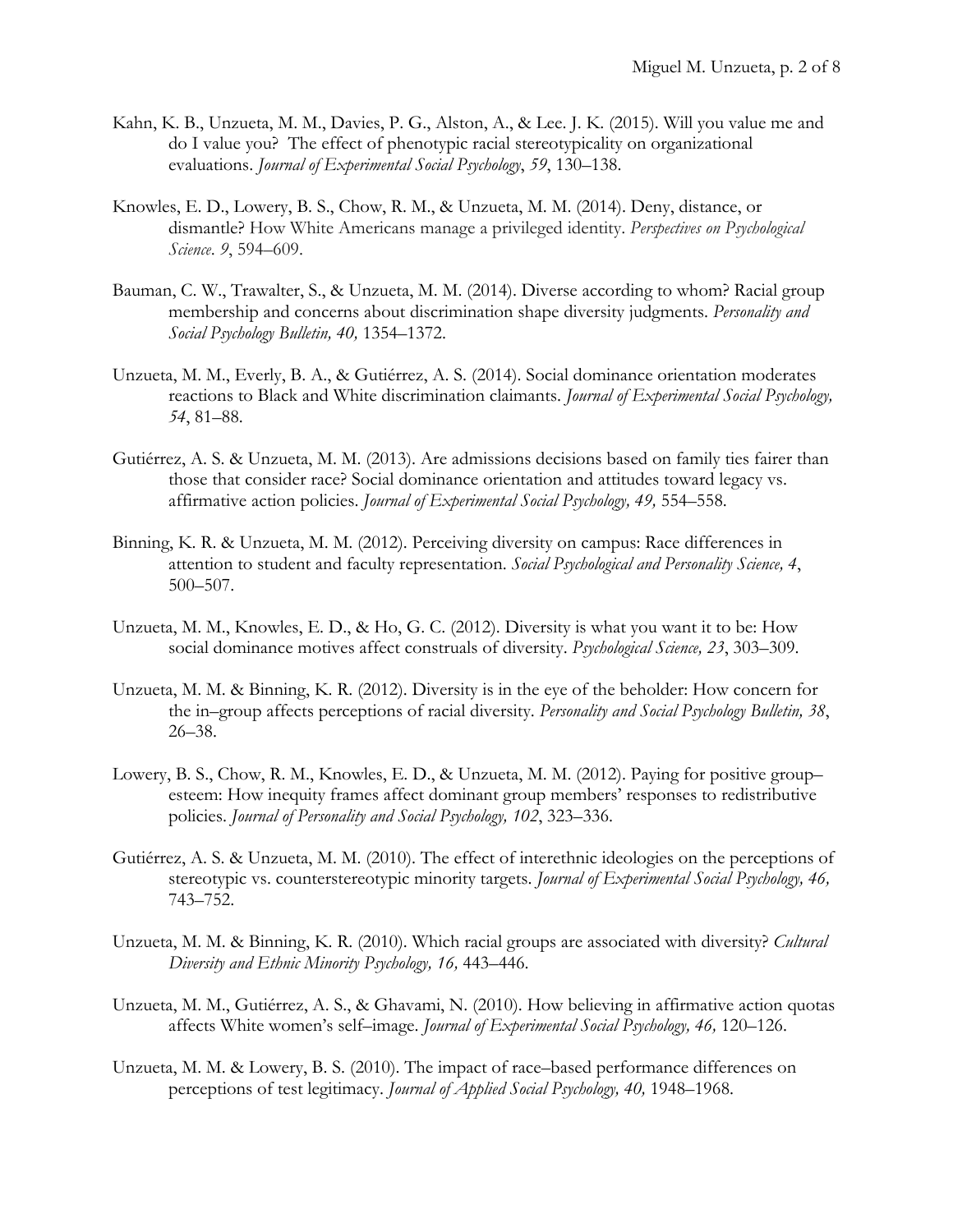- Binning, K. R., Unzueta, M. M., Huo, Y. J., & Molina, L. E. (2009). The interpretation of multiracial status and its relation to social engagement and psychological well–being. *Journal of Social Issues, 65,* 35–49.
- Unzueta, M. M. & Lowery, B. S. (2008). Defining racism safely: The role of self–image maintenance on White Americans' conceptions of racism. *Journal of Experimental Social Psychology, 44,* 1491– 1497*.*
- Zhong, C. B., Galinsky, A. D., & Unzueta, M. M. (2008). Negational racial identity and presidential voting preferences. *Journal of Experimental Social Psychology, 44,* 1563–1566.
- Unzueta, M. M., Lowery, B. S., & Knowles, E. D. (2008). How believing in affirmative action quotas protects White men's self–esteem. *Organizational Behavior and Human Decision Processes*, *105*, 1– 13.
- Tiedens, L. Z., Unzueta, M. M., & Young M. J. (2007). An unconscious desire for hierarchy? The motivated perception of dominance complementary in task partners. *Journal of Personality and Social Psychology, 93*, 402–414*.*
- Lowery, B. S, Knowles, E. D., & Unzueta, M. M. (2007). Framing inequity safely: The motivated denial of White privilege. *Personality and Social Psychology Bulletin, 33,* 1237–1250.
- Mandisodza, A. N., Jost, J. T., & Unzueta, M. M. (2006). "Tall Poppies" and "American Dreams": Reactions to rich and poor in Australia and the U.S.A. *Journal of Cross–Cultural Psychology, 37*, 659–668.
- Lowery, B. S., Unzueta, M. M., Knowles, E. D., & Goff, P. A. (2006). Concern for the in–group and opposition to affirmative action. *Journal of Personality and Social Psychology,* 90, 961–974.

## **Chapters and Other Publications**

- Unzueta, M. M. & Knowles, E. D. (2014). The "business case" for diversity may not by itself make the strongest case for diversity: What a profit–maximizing rationale for affirmative action ignores & why it matters. In K. M. Thomas, V. C. Plaut, and M. N. Tran (Eds.), *Diversity ideologies in organizations* (pp. 257–267). New York: Routledge*.*
- Lowery, B. S., Unzueta, M. M., & Knowles, E. D. (2007). Why White Americans oppose affirmative action: A group–interest approach. *Latino Policy & Issues Brief*, April 2007.
- Tiedens, L. Z., Chow, R. M., & Unzueta, M. M. (2007). Complementary contrast and assimilation: Interpersonal theory and the social functions of contrast and assimilation effects. In D. Stapel & J. Suls (Eds.) *Assimilation and Contrast in Social Psychology* (pp. 249–267). New York: Psychology Press.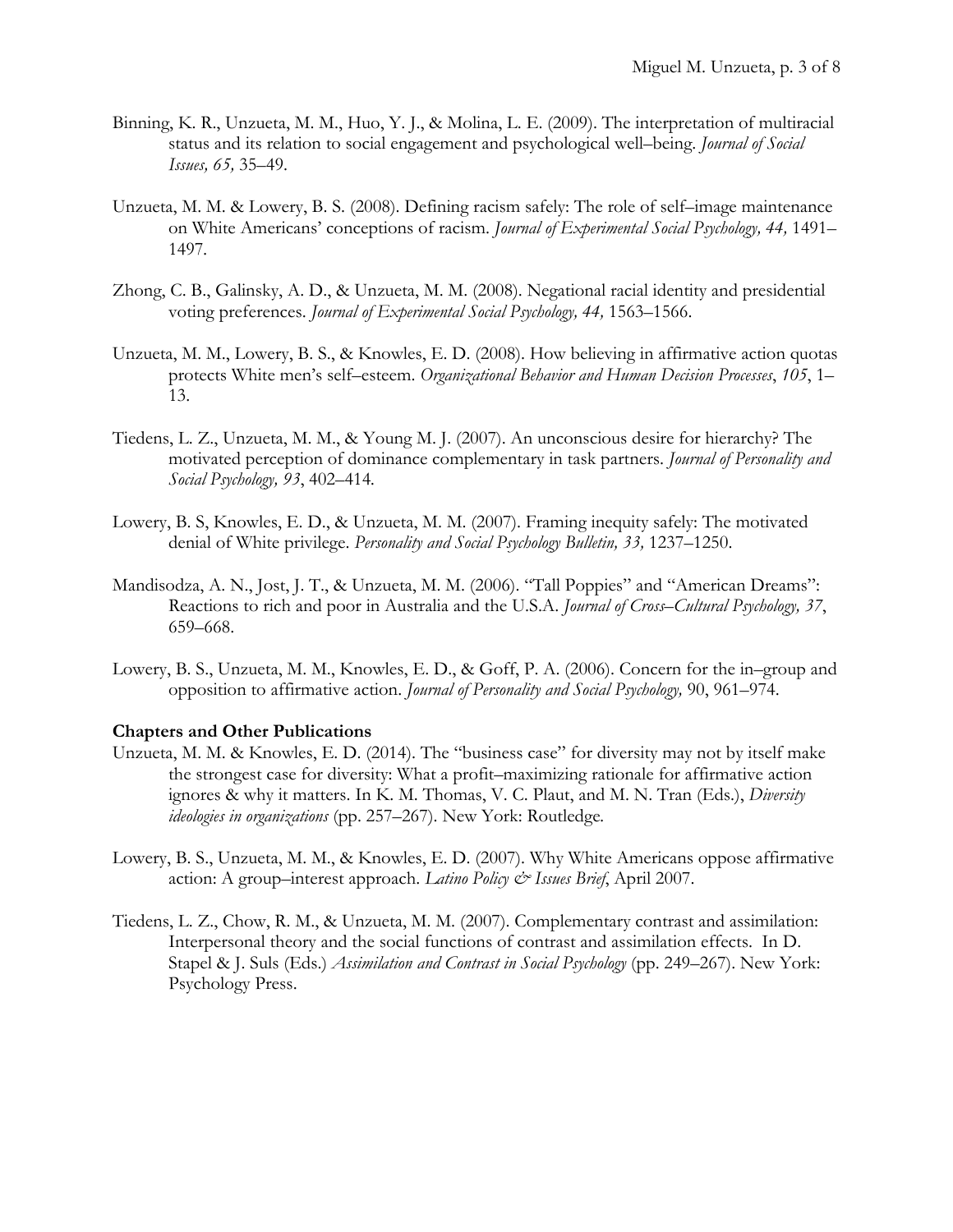#### **Working Papers and Papers Under Review**

- Jurcevic, I., Shapiro, J. S., Trawalter, S., & Unzueta, M. M. He said it, not me: Using minority group member opinions as a license for prejudice expression.
- Nguyen, L. T., Does, S. & Unzueta, M. M. You can't fix what you don't see: Diversity blind spots reduce dominant group members' support for diversity initiatives.
- Unzueta, M. M., Bauman, C. W., & Ho, G. C. Subjective diversity: A new approach to studying diversity in organizational behavior. Proposal accepted at *The Academy of Management Perspectives*.

### **Research in Progress**

- Akinola, M., Opie, T., Ho, G. C., Castel, S., Unzueta, M. M., Kristal, A., Stevens, F. G., & Brief, A. P. Broad definitions of diversity case people to take less notice of racial inequality.
- Danbold, F., Jurcevic, I., & Unzueta, M. M. From rosy to reality: The case for realistic framings of diversity for members of dominant groups.

### **Conference Presentations (Selected)**

- Unzueta M. M., Akinola, M., Opie, T., Ho, G.C., Castel, S., & Brief, A. (2016). Diversity isn't what it used to be: The psychological consequences of the broad diversity definitions. Paper presented at the annual meeting of the Society for Personality & Social Psychology, San Diego, California.
- Unzueta, M. M. (2014). How the 'reverse' discrimination narrative bolsters the racial hierarchy. Paper presented at the annual meeting of the Society for Experimental Social Psychology, Columbus, Ohio.
- Unzueta, M. M. (2013). Diversity as subjective construal. Paper presented at the annual meeting of the Society for Personality & Social Psychology, New Orleans, Louisiana.
- Unzueta, M. M. (2012). Diversity is what you want it to be: How social dominance motives affect diversity construals. Paper presented at the annual meeting of the Society for Experimental Social Psychology, Austin, Texas.
- Unzueta, M. M., Everly, B. A., & Gutiérrez, A. S. (2012) Social dominance orientation predicts differential reactions to Black and White discrimination claimants. Paper presented at the annual meeting of the Society of Industrial and Organizational Psychology, San Diego, California.
- Unzueta, M. M. & Gutiérrez, A. S. (2011). How colorblind and multicultural ideologies affect perceptions of stereotypic vs. counterstereotypic minority targets. Paper presented at the annual meeting of the Society for Personality & Social Psychology, San Antonio, Texas.
- Unzueta, M. M. & Binning, K. R. (2009). Group interested definitions of diversity. Paper presented at the annual meeting of the Academy of Management, Chicago, Illinois.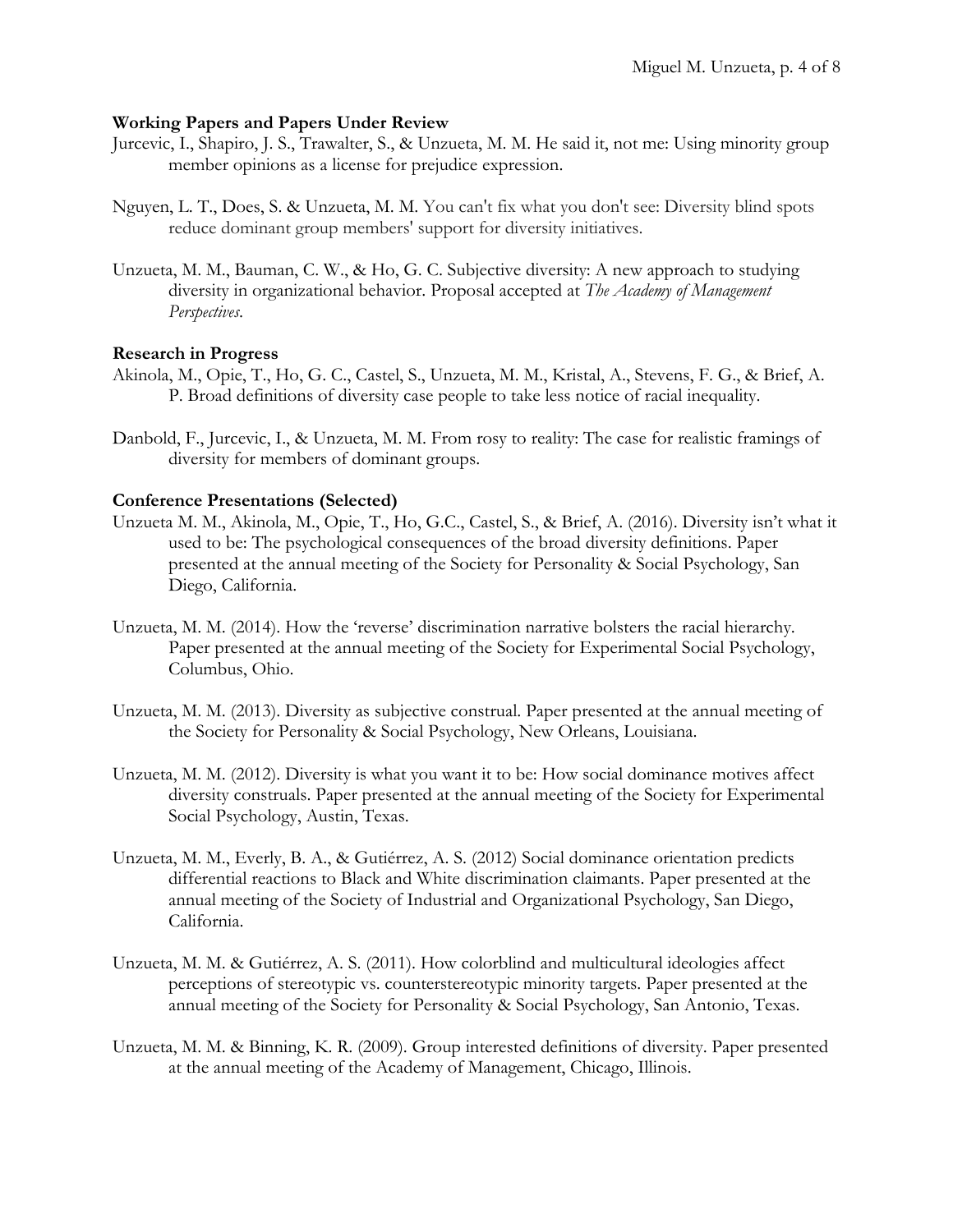- Unzueta, M. M. & Binning, K. R. (2008). Diversity is in the eye of the beholder: How majority and minority group members perceive organizational diversity. Paper presented at the biennial meeting of the International Society of Justice Research, Adelaide, South Australia, Australia.
- Unzueta, M. M. & Lowery, B. S. (2006). The impact of race–based achievement gaps on perceptions of test validity. Paper presented at the annual meeting of the Academy of Management, Atlanta, Georgia.
- Unzueta, M. M., Tiedens, L. Z., & Young M. J. (2005). Complementary (but not always complimentary) construal of work partners: The perception of hierarchical differentiation in anticipated work relationships. Paper presented at the annual meeting of the Academy of Management, Honolulu, Hawaii.
- Unzueta, M. M., Lowery, B. S., & Knowles, E. D. (2004). Group interested opposition to affirmative action. Paper presented at the annual meeting of the Academy of Management, New Orleans, Louisiana.
- Unzueta, M. M., Lowery, B. S., & Knowles, E. D. (2004). The impact of affirmative action beliefs on nonbeneficiaries' perceptions of self. Paper presented at the biennial meeting of the International Society of Justice Research, Regina, Saskatchewan, Canada.

# **Invited Research Presentations**

- McCombs School of Business, University of Texas at Austin, 2018 & 2022
- Kennedy School, Harvard University, 2020
- Haas School of Business, UC–Berkeley, 2020
- Rotman School of Management, University of Toronto, 2011, 2016, & 2019
- Human Development and Psychology, UCLA, 2018
- Psychology Department, California State University–Long Beach, 2018
- Psychology Department, University of Southern California, 2008 & 2014
- Marshall School of Business, University of Southern California, 2014
- School of Business, University of Sussex, 2014
- Psychology Department, San Diego State University, 2014
- Psychology Department, UC–Santa Barbara, 2013
- Graduate School of Business, Columbia University, 2013
- Fuqua School of Business, Duke University, 2013
- Eller School of Management, University of Arizona, 2009 & 2012
- Ross School of Business, University of Michigan, 2012
- Tepper School of Business, Carnegie Mellon University, 2010
- Stern School of Business, New York University, 2006 & 2009
- Psychology Department, University of Texas at El Paso, 2008
- Psychology Department, UCLA, 2007
- Johnson School of Management, Cornell University, 2006
- Kellogg School of Management, Northwestern University, 2006
- College of Business Administration, Loyola Marymount University, 2006
- Anderson School of Management, UCLA, 2006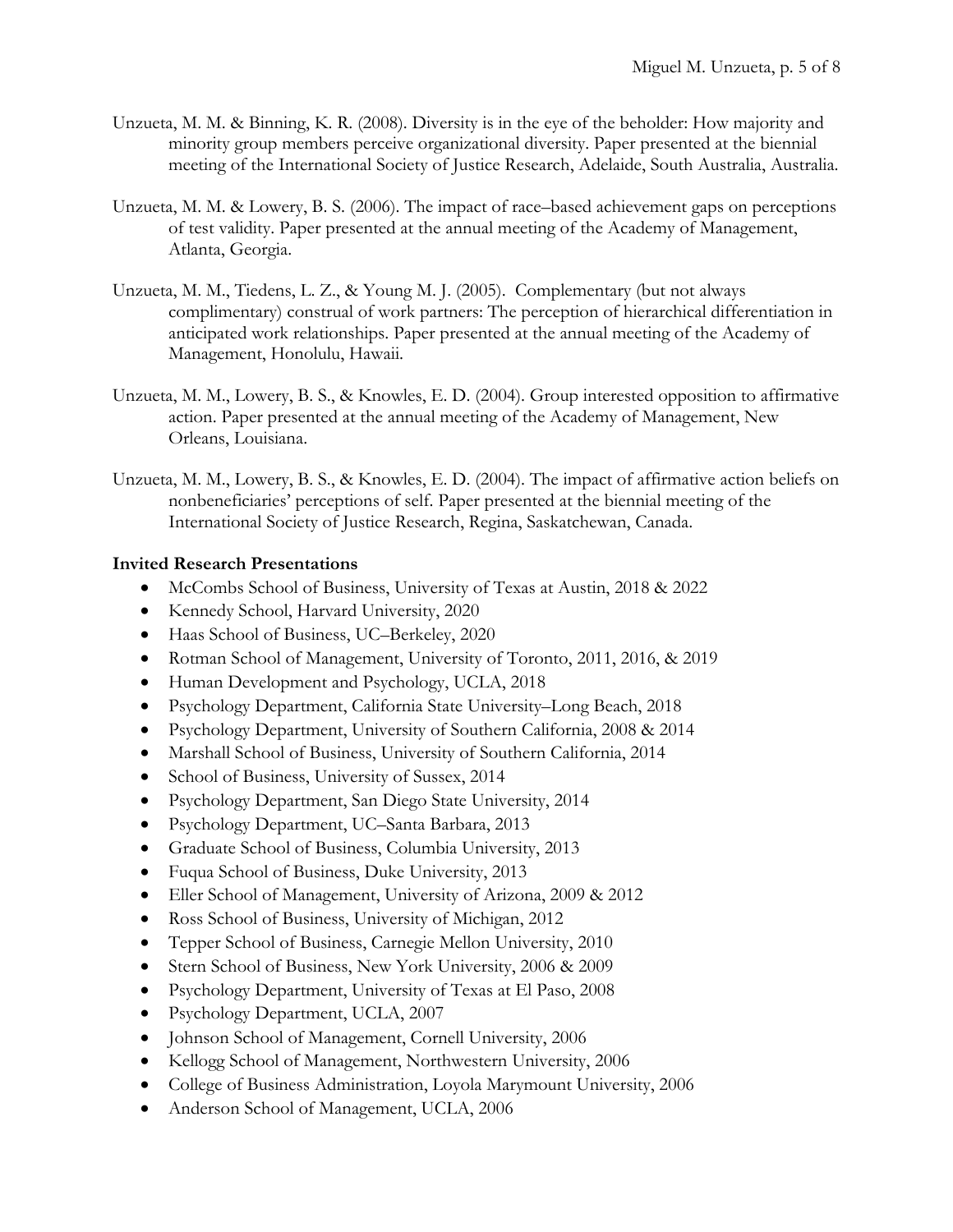## **Cases Written**

Unzueta, M. and Wang, C. S. (2018). *Zephyr*. Kellogg Dispute Resolution Research Center Case and Teaching Notes.

Unzueta, M. and Whitson, J. (2020). *Quick Deals*. Kellogg Dispute Resolution Research Center Case and Teaching Notes.

# **AWARDS & RECOGNITION**

## **Recognition**

• Selected as one of the best 40 professor under age 40 by *Poets and Quants*, 2011

## **Awards**

- La Force Award for Leadership, UCLA, 2020
- Citibank Teaching Award, UCLA, 2020
- Eric and "E" Juline Faculty Excellence in Research Award, UCLA, 2012
- Faculty Career Development Award, UCLA, 2012–2013
- Dean George W. Robbins Assistant Professor Teaching Award, UCLA, 2010
- Faculty Community Engagement Award, UCLA, 2017

# **PROFESSIONAL ACTIVITIES**

# **Teaching Activities**

*Advisor*

- Advisor, Applied Management Research Program, UCLA, Fall 2006, Winter 2007
- Faculty Advisor, USC–UCLA Management PhD Student Conference, 2008 present

# *Instructor*

- Practicum in Experimental Research (MGMT 298D), PhD Course, UCLA
	- Fall 2009, Winter 2010, & Spring 2010
- Doctoral Seminar in Research Methodology (MGMT 299M), PhD Course, UCLA
	- Fall 2008 & Winter 2009
- Organizational Behavior (MGMT 409), Core MBA Course, UCLA
	- $\bullet$  2007 present
- Leadership Foundations (MGMT 414A), MBA Course, UCLA
	- Pre–term 2007, 2008, 2010 2012
- Leading Diverse Organizations (MGMT 298D), FEMBA Elective Course, UCLA
	- Summer 2013
- Negotiations Behavior (MGMT 286), MBA Elective, UCLA
	- $\bullet$  2015 present
- Why Sports Matter: The Social Meaning of the Games We Play (MGMT 19), Fiat Lux Seminar, UCLA
	- Fall 2013–2014, Winter 2014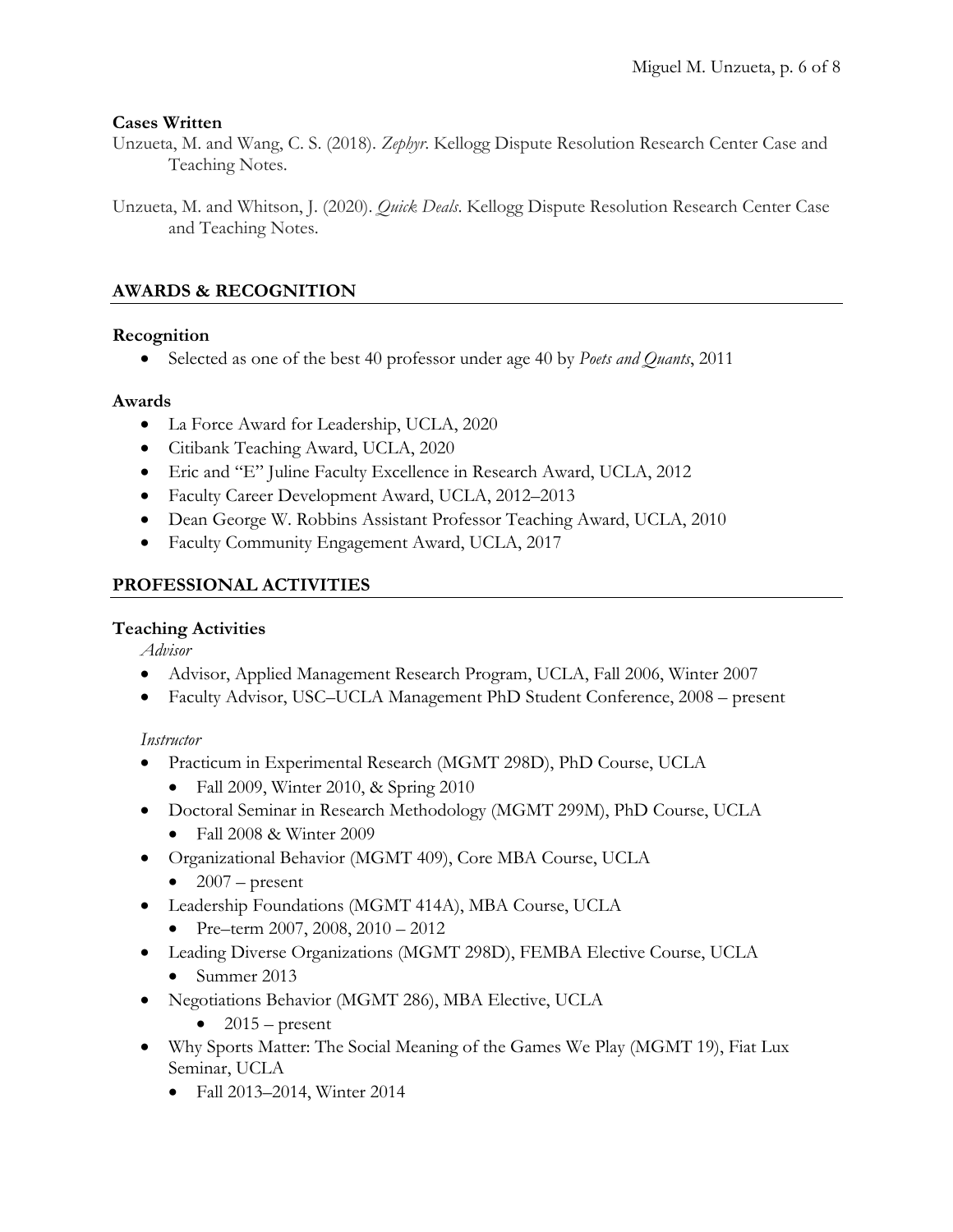# **Dissertation Committee Member**

- Laura Bernhard, Education, UCLA, defended May 2015
- Kevin Binning, Psychology, UCLA, defended May 2008
- Nolan Cabrera, Education, UCLA, defended May 2009
- Safiya Castel (chair), M&O, UCLA, defended May 2018
- Ning Chen, M&O, UCLA, defended May 2009
- Clarissa Cortland, Psychology, UCLA, defended April 2017
- Felix Danbold, Psychology, UCLA, defended May 2017
- Liana Epstein, Psychology, UCLA, defended May 2012
- Benjamin Everly, M&O, UCLA, defended May 2013
- Natalia Flores, Psychology, UCLA, defended May 2013
- Angélica Gutiérrez (chair), M&O, UCLA, defended May 2012
- Lyangela Gutiérrez (chair), M&O, UCLA, defended May 2021
- Courtney Heldreth, Psychology, UCLA, defended May 2014
- Gerald Higginbotham, Psychology, UCLA, defended June 2021
- Geoffrey Ho (chair), M&O, UCLA, defended 2013
- Matthew Jackson, Psychology, UCLA, defended May 2013
- Ines Jurcevic, Psychology, UCLA, defended May 2017
- Kimberly Kahn, Psychology, UCLA, defended May 2010
- Linda Nguyen (chair), M&O, UCLA, defended May 2021
- Daniel Osborne, Psychology, UCLA, defended May 2011
- Ivy Onyeador, Psychology, UCLA, defended May 2017
- Leigh Wilton, Psychology, Rutgers University, defended March 2015
- Curtis Yee, Psychology, UCLA, defended July 2010

# **Board Membership**

- Riordan Programs Advisory Board, UCLA, 2008 present
	- Vice Chairman, 2010–2013
	- Chairman, 2013 present

# **Program Directorships**

• Director, UCLA Price Center/Johnson & Johnson Management Development Institute,  $2014 - 2017$ 

# **Committee Work**

- MBA Admissions Committee, UCLA Anderson, 2019 2020
- Faculty Advisor for BruinX (the research and development arm of the Office of Equity, Diversity, and Inclusion), UCLA, 2019 – present
- Faculty Advisory Committee for the Chicano Studies Research Center, UCLA, 2007 2017
- Faculty Executive Committee (FEC), UCLA Anderson, 2013–2015
- Staffing Committee, UCLA Anderson
	- $2009 2010$  (non–voting)
	- $2016 2019$